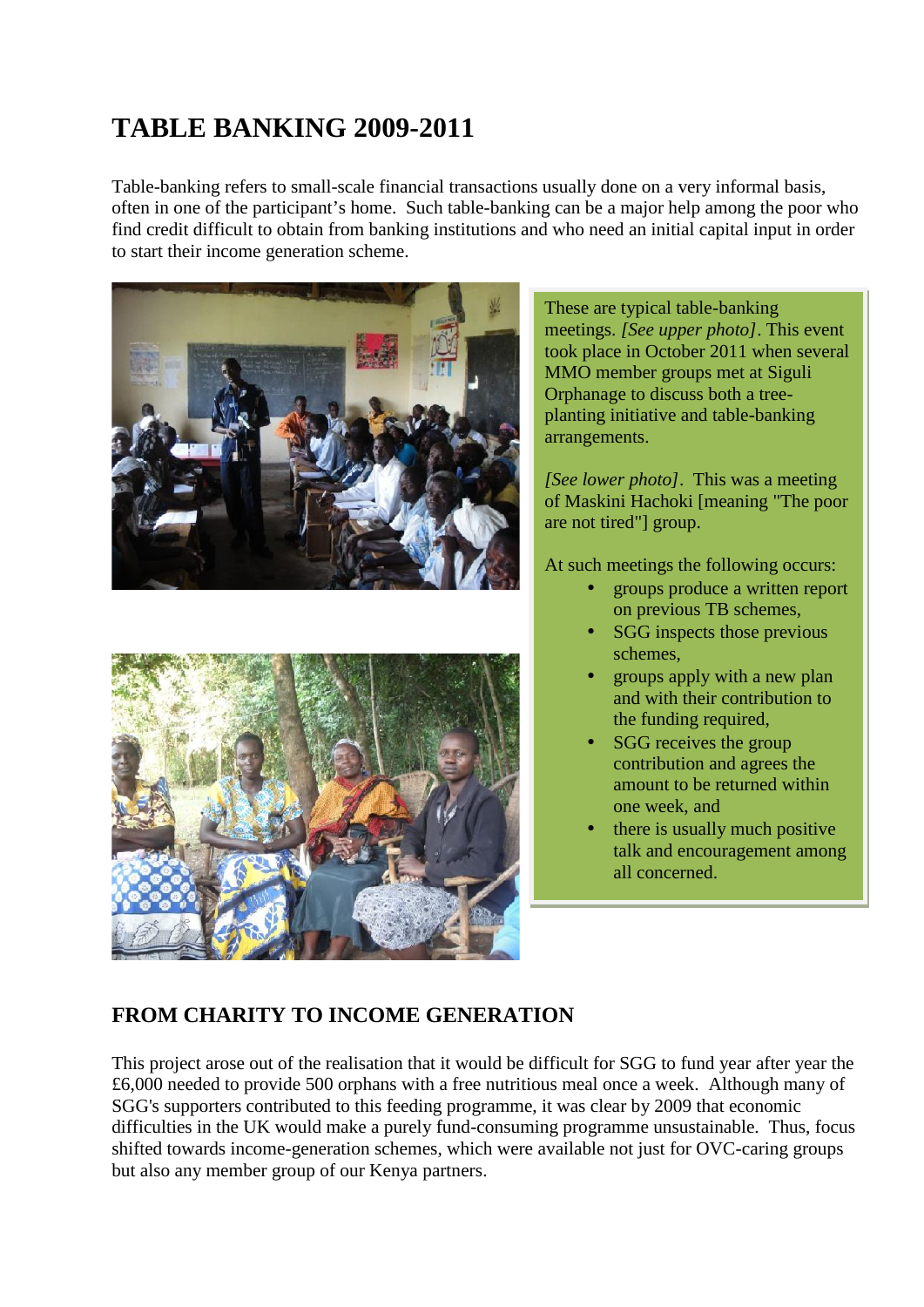In response to this situation, SGG started in September 2009 a 'table-banking' scheme. This allowed any OWDF member group [CBO] who could raise up to Ksh 5,000/- by 21/9/09 to receive a matching grant of up to Ksh 5,000/- for any approved income-generation scheme. It was hoped that this scheme would be successful at distributing small amounts of credit to large numbers of community groups. Although OWDF community groups were given only a week to prepare for this credit-matching, 32 groups participated at the table-banking meeting with each group presenting a plan of how any funds would be spent. All community groups who raised & presented funds by the deadline received a matching grant within three days.

The start of Table-Banking caused an immediate buzz of excitement & interest among OWDF members. By 21/9/2009 32 CBOs had prepared plans *[see upper photo]* and raised Ksh  $132,500/$ - [about £1,150] as their contribution to these wealth creation schemes. Interest in this project was so intense that the 21/9/2009 initial meeting lasted nearly 11 hours. During this time many members had to wait hours simply to get into the meeting room *[see lower photo]*. Within 3 days of this initial meeting SGG had paid out a total of £2,416 to invest in these schemes - and Table Banking was launched.

For this first round of applications, there were:

- 13 goat merry-go-rounds,
- 6 CBO internal table-banking schemes,
- 4 vegetable growing,
- 4 local poultry schemes,
- 3 moneymaker pumps, and
- 4 other projects.





## **AIMS**

The prime purpose of this project is to provide a microfinance facility to CBOs so that they can implement their own income-generation projects.

There are secondary aims which are included. It is planned that while implementing these schemes many members will :

- gain experience of working in a community group for the benefit of all,
- benefit from ad hoc, informal training in plan preparation, fund-raising within their own CBO, and plan implementation,
- change from the prevalent attitude of despondent dependency to a more positive approach of sustained self-help.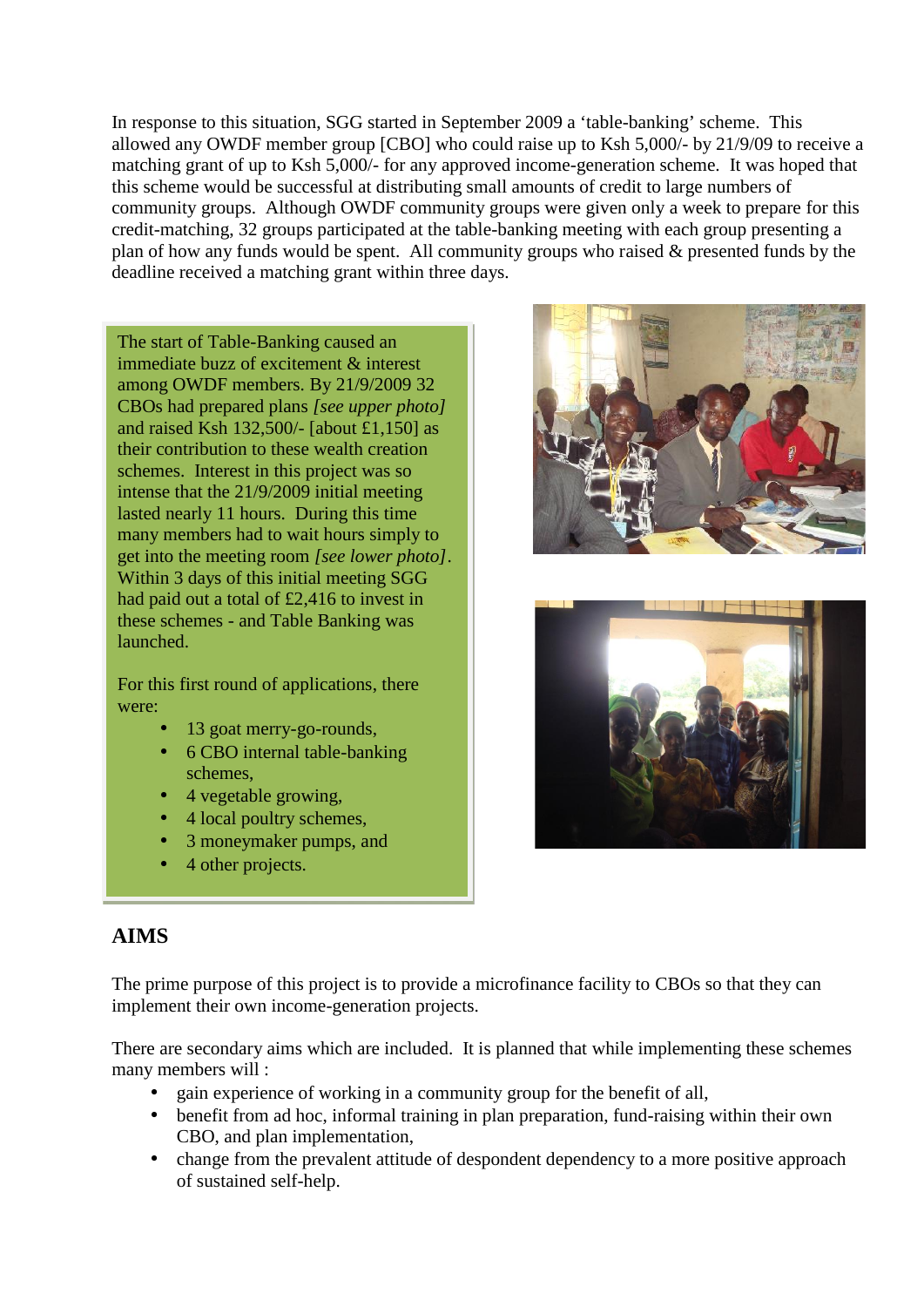#### **PROGRESS**

The first point to make about this project is that it was certainly popular among Busia community groups. In September 2009 the 55 CBOs who were members of One World Development Foundation [OWDF] were invited to produce plans for an income-generation scheme for their own community members. They were also invited to raise funds for that scheme. They were given 10 days to raise up to a maximum of Ksh.5,000/- [about £40] by  $21^{st}$  September. If they did so and their plans were approved, SGG would credit match the funding they raised.

The 21<sup>st</sup> September 2009 meeting was very long [11 hours!], exhausting, but also one of great excitement and hope. By the end of that day 32 CBOs had deposited Ksh. 132,500/- [about £1,150] and a similar number of income generation projects proposed. These included plans for: 13 new goat merry-go-rounds, 4 local poultry projects, 2 pig-breeding schemes, 4 vegetable production schemes, one honey project, 1 tree nursery project, 3 microirrigation schemes, and 6 groups who wished to develop their own table-banking among their own CBO members. Within three days SGG invested Ksh.293,890/- [the equivalent of £2,416.42p] in these proposals.

It is not surprising that this project proved immediately popular. In 2009 Raila Odinga, the current Prime Minister in Kenya, was saying publicly that lack of suitable microfinancial arrangements for small farmers was a major obstacle to progress in West Kenya. In fact, microcredit was readily available in Kenya at that time, but the typical rates of interest were 10% per month – a rate which is liable to impoverish local farmers dependent on unreliable rains and variable seasonal harvests. The concept of 50%-50% matching credit with no interest is obviously far more attractive - and needed if the poor are going to lift themselves out of poverty.



*[Such was the popularity among OWDF members that the meetings room was so crowded that several members had to wait over an hour just to get into the room! They waited in the hope that SGG did not run out of table-banking funds.]*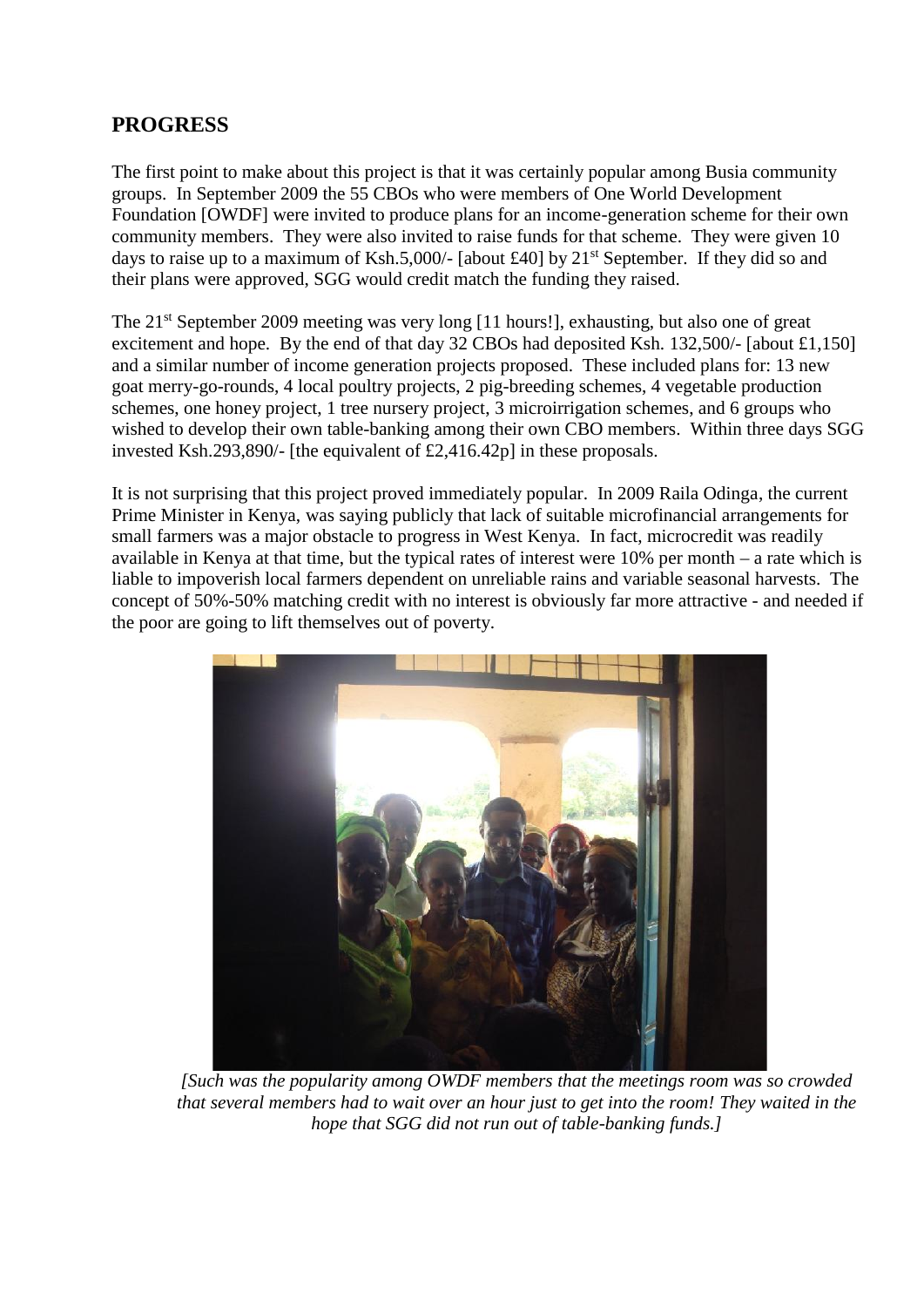The key issue is not popularity but whether or not this additional credit facilitated income-generation and progress in the communities concerned. The first opportunity to test this occurred in July 2010 when three SGG representatives were present in the Busia locality. A major task for these volunteers was to collect reports on the 2009 table-banking investments, before the 2010 disbursement of table-banking money could be arranged.

The main findings collected in July 2010 are as follows:

- 23 of the 32 CBOs who received funding in September 2009 were visited,
- a slightly different set of 23 CBOs produced written reports as part of their application for further funding in 2010,
- 5 CBOs were not visited and did not produce a report. SGG cannot say at present whether or not their 2009 was a success. They have all been excluded from further funding until a proper evaluation is produced,
- of the 27 CBOs who had a monitoring visit and/or a written report 4 had poor results for their investments and 1 group had insufficient progress, but for the latter it was impossible to say whether the problems were caused by the vagaries of the weather or poor organisation,
- 22 out of the 27 CBOs had at least satisfactory and sometimes excellent results,
- the 4 CBOs with poor results provide an interesting catalogue of what can go wrong with this type of project. One group had not yet spent the funds 10 months after receiving them: they were still waiting for further funds & help. In another group the coordinator responsible for the table-banking left her husband and ran off with the funds to start a new life. Another group were poorly organised and overdependent on one person, who often spent time away from the locality. The last 'group' was widely dispersed and did not function as a single community group, but as a series of individuals with a common interest. One member of this group was visited, and he was advised to join a local CBO. None of these CBOs will receive future funding without thorough reorganisation,
- 22 CBOs had good results. In several cases, especially the goat & pig merry-go-rounds, July 2010 was too early to assess if the scheme would be a long term success: little measureable profit had been made, but present progress was at least and usually more than satisfactory. In several other cases, progress was excellent e.g.
- a Mundika Church group bought 3 pigs and 10 months later were the owners of 21 piglets,
- Mudala Women's Group bought a hip pump to establish a communal plot of sukumawiki. They harvested 4 sacks a month for sale and kept 2 sacks for home consumption. As the harvest was ready during a dry period [November to March] they sold at Ksh.800/- per sack to gain an income of Ksh.16,000/-. This money was then used to buy 8 pigs and some poultry,

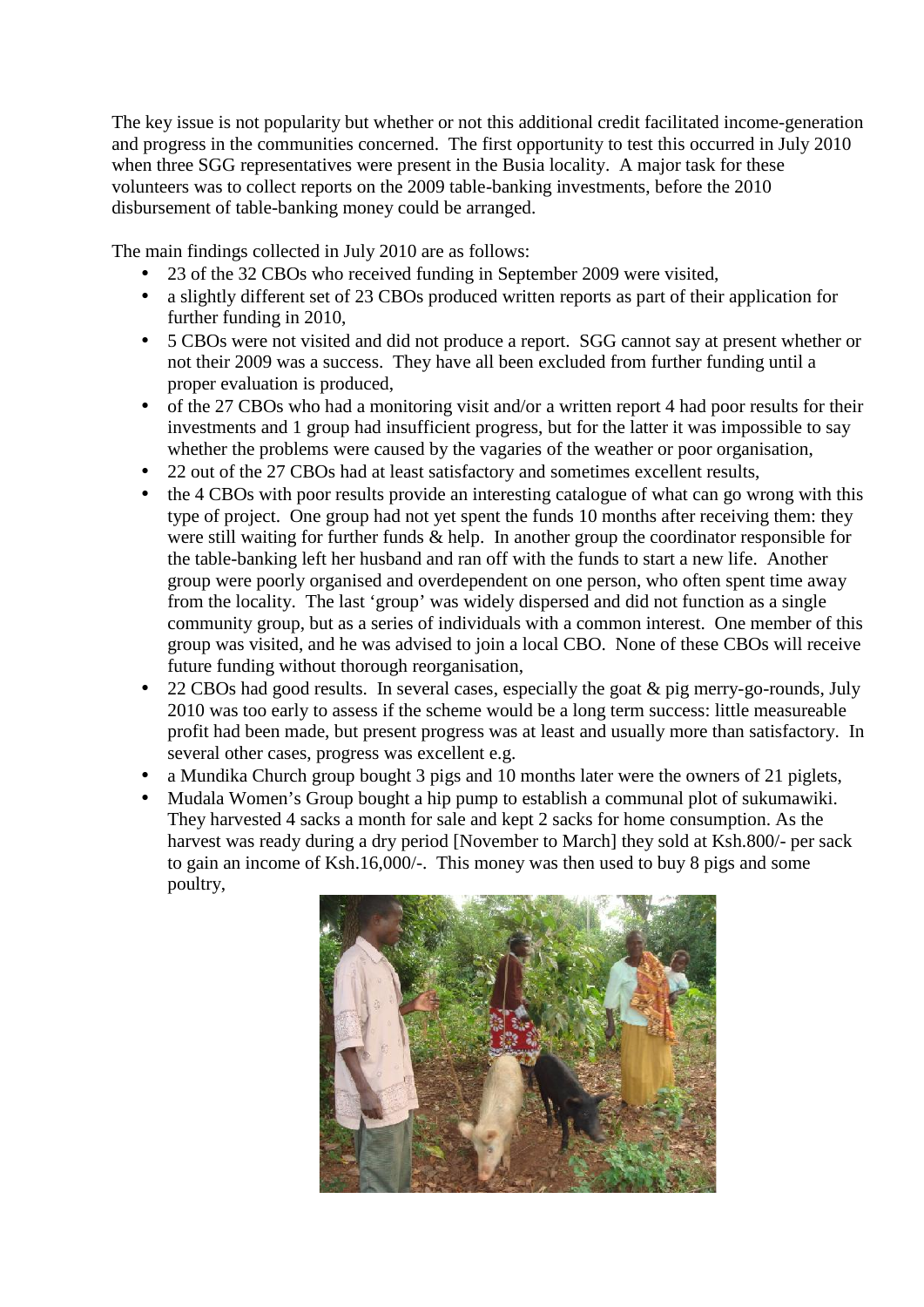

*[July 2010 - Mudala women are proud to show their profitable sukumawiki plot]*

- Bukweri also invested in sukumawiki production, and they reckon their seasonal income from the group was over Ksh. 20,000/-,
- Buriang'i Young Farmers had a different investment scheme. They purchased 6 sows, which were all pregnant by July 2010, and a boar. They anticipate every member of the group having at least one pig in 2010, and then they will begin selling piglets at Ksh 700/- each. With those funds they will purchase poultry so that each farm becomes more diversified in terms of production,



*[July 2010 – a member of Buriang'i takes care of her pregnant sow]*